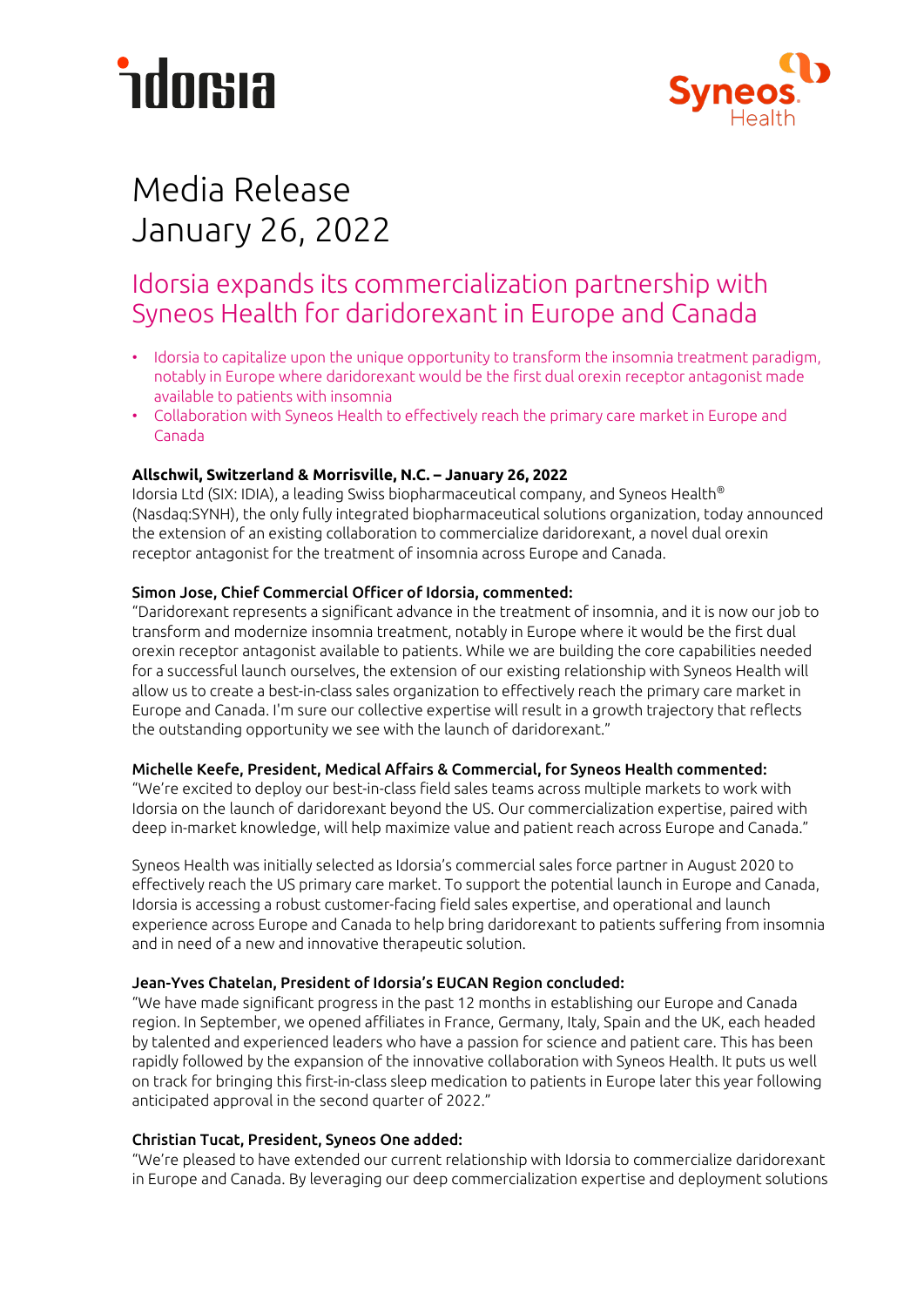# dorsia

capabilities, we're able to better support Idorsia in these new markets. This work is a strong example of what can be achieved when organizations collaborate and bring together their expertise to commercialize a new therapy."

### Notes to the editor

### About Insomnia

Insomnia is defined as a combination of difficulty obtaining sufficient sleep and dissatisfaction with sleep combined with a significant negative impact on daytime functioning. Chronic insomnia is defined as difficulty initiating and/or maintaining sleep on at least three nights per week for at least three months, despite adequate opportunity to sleep.

Insomnia is a condition of overactive brain activity during sleep, and studies have shown that areas of the brain associated with wakefulness remain more active during sleep in patients with insomnia.

Insomnia is a persistent condition that impacts the ability to fall or stay asleep at night that can result in significant distress or impairment in social occupational, educational, academic, behavioral or other important areas of functioning. In the long-term, insomnia is associated with an increased risk of numerous serious health conditions, such as psychiatric disorders, cardiovascular disease, type 2 diabetes, substance abuse and dementia.

The goals of managing insomnia are to improve sleep quality and quantity, as well as daytime functioning. Current recommended treatment of insomnia includes sleep hygiene recommendations, cognitive behavioral therapy, and pharmacotherapy.

#### About Syneos Health

Syneos Health® (Nasdaq:SYNH) is the only fully integrated biopharmaceutical solutions organization purpose-built to accelerate customer success. We lead with a product development mindset, strategically blending clinical development, medical affairs and commercial capabilities to address modern market realities.

We bring together approximately 28,000 minds, across more than 110 countries, with a deep understanding of patient and physician behaviors and market dynamics. Together we share insights, use the latest technologies and apply advanced business practices to speed our customers' delivery of important therapies to patients.

Syneos Health supports a diverse, equitable and inclusive culture that cares for colleagues, customers, patients, communities and the environment.

To learn more about how we are Shortening the distance from lab to life®, visi[t syneoshealth.com](http://www.syneoshealth.com/) o[r subscribe to our podcast.](https://www.buzzsprout.com/85116#%20%3Chttp://www.buzzsprout.com/85116)

#### About Idorsia

Idorsia Ltd is reaching out for more – We have more ideas, we see more opportunities and we want to help more patients. In order to achieve this, we will develop Idorsia into a leading biopharmaceutical company, with a strong scientific core.

Headquartered near Basel, Switzerland – a European biotech-hub – Idorsia is specialized in the discovery, development and commercialization of small molecules to transform the horizon of therapeutic options. Idorsia has a broad portfolio of innovative drugs in the pipeline, an experienced team of professionals covering all disciplines from bench to bedside, state-ofthe-art facilities, and a strong balance sheet – the ideal constellation to translate R&D efforts into business success.

Idorsia was listed on the SIX Swiss Exchange (ticker symbol: IDIA) in June 2017 and has over 1'000 highly qualified specialists dedicated to realizing our ambitious targets.

### For further information, please contact

Ronnie Speight Gary Gary Gatyas +1 919 745 2745 Investor.Relations@syneoshealth.com gary.gatyas@syneoshealth.com

Syneos Health Press/Media Contact: Senior Vice President, Investor Relations Executive Director, External Communications

### Idorsia Investor and Media Relations

Andrew C. Weiss Senior Vice President, Head of Investor Relations & Corporate Communications Idorsia Pharmaceuticals Ltd, Hegenheimermattweg 91, CH-4123 Allschwil +41 58 844 10 10 [investor.relations@idorsia.com](mailto:investor.relations@idorsia.com) or [media.relations@idorsia.com](mailto:media.relations@idorsia.com) [www.idorsia.com](http://www.idorsia.com/)